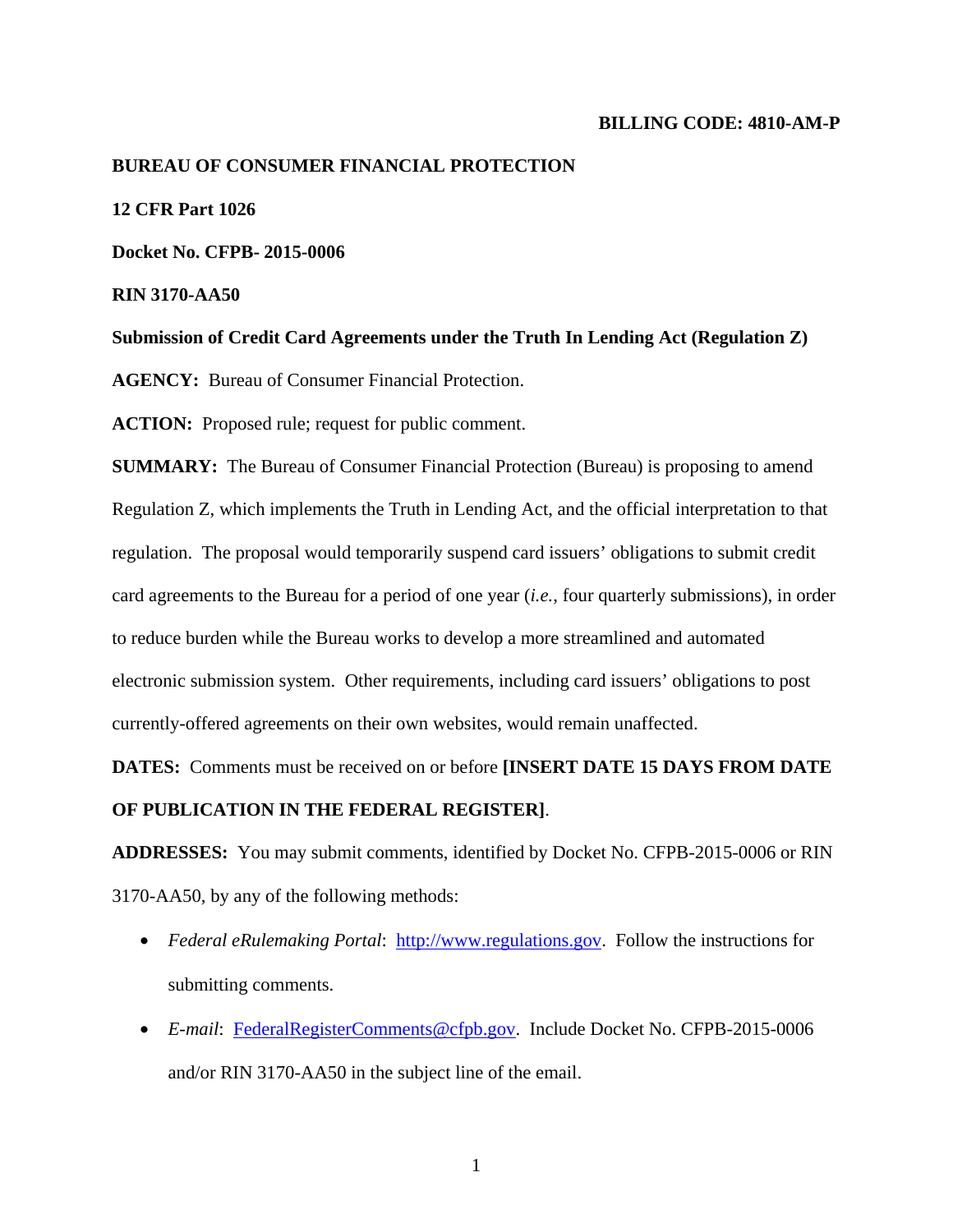- *Mail:* Monica Jackson, Office of the Executive Secretary, Consumer Financial Protection Bureau, 1700 G Street NW, Washington, DC 20552.
- *Hand Delivery/Courier:* Monica Jackson, Office of the Executive Secretary, Consumer Financial Protection Bureau, 1275 First Street NE, Washington, DC 20002.

*Instructions*: All submissions should include the agency name and docket number or

Regulatory Information Number (RIN) for this rulemaking. Because paper mail in the Washington, DC area and at the Bureau is subject to delay, commenters are encouraged to submit comments electronically. In general, all comments received will be posted without change to http://www.regulations.gov. In addition, comments will be available for public inspection and copying at 1275 First Street NE, Washington, DC 20002, on official business days between the hours of 10 a.m. and 5 p.m. Eastern Time. You can make an appointment to inspect the documents by telephoning (202) 435-7275.

All comments, including attachments and other supporting materials, will become part of the public record and subject to public disclosure. Sensitive personal information, such as account numbers or social security numbers, should not be included. Comments generally will not be edited to remove any identifying or contact information.

**FOR FURTHER INFORMATION CONTACT:** Thomas L. Devlin, Counsel, or Kristine M. Andreassen, Senior Counsel, Office of Regulations, at (202) 435-7700.

# **SUPPLEMENTARY INFORMATION:**

# **I. Summary of the Proposed Rule**

The Truth in Lending Act (TILA), in section 122(d), requires creditors to post agreements for open-end consumer credit card plans on the creditors' websites and to submit those agreements to the Bureau. 15 U.S.C. 1632(d). These provisions are implemented in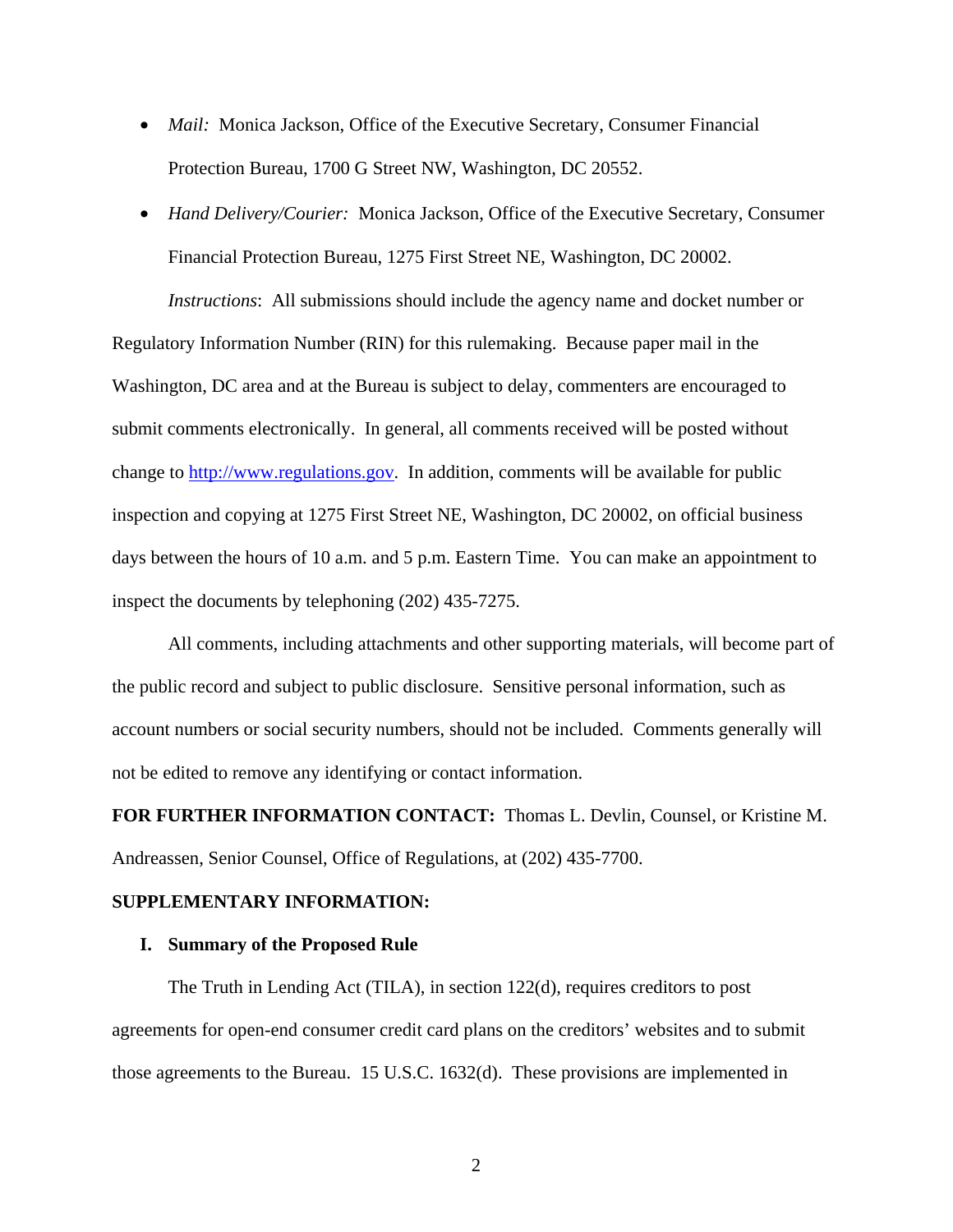§ 1026.58 of Regulation Z.<sup>1</sup> 12 CFR 1026.58. The Bureau is proposing to temporarily suspend the requirement in § 1026.58(c) that card issuers submit credit card agreements to the Bureau for a period of one year (*i.e.*, four quarterly submissions), in order to reduce burden while the Bureau works to develop a more streamlined and automated electronic submission system. Specifically, the Bureau is proposing to suspend the submissions that would otherwise be due to the Bureau by the first business day on or after April 30, 2015; July 31, 2015; October 31, 2015; and January 31, 2016. Beginning with the submission due on the first business day on or after April 30, 2016, card issuers would resume submitting credit card agreements on a quarterly basis to the Bureau. Other requirements under § 1026.58, including card issuers' obligations to post currently-offered agreements on their own websites under § 1026.58(d), would remain unaffected.

#### **II. Background**

In 2009, Congress enhanced protections for credit cards in the Credit Card Accountability Responsibility and Disclosure Act (CARD Act), which it enacted to "establish fair and transparent practices related to the extension of credit" in the credit card market.<sup>2</sup> The Board of Governors of the Federal Reserve System (Board) generally implemented the CARD Act's provisions in subpart G of Regulation Z. Section 204 of the CARD Act added new TILA section 122(d) to require creditors to post agreements for open-end consumer credit card plans on the creditors' websites and to submit those agreements to the Board for posting on a publicly available website established and maintained by the Board. 15 U.S.C. 1632(d).

Specifically, TILA section  $122(d)(1)$  requires each creditor to post its credit card agreements on its own website, and section  $122(d)(2)$  requires the creditor to provide its

 $1$  Section 1026.58 uses the terms card issuer (or issuer) and credit card agreement (or agreement) in lieu of the terms creditor and open-end consumer credit card plan, respectively, that are used in section 122(d) of TILA. 2

 $2$  Public Law 111–24, 123 Stat. 1734 (2009).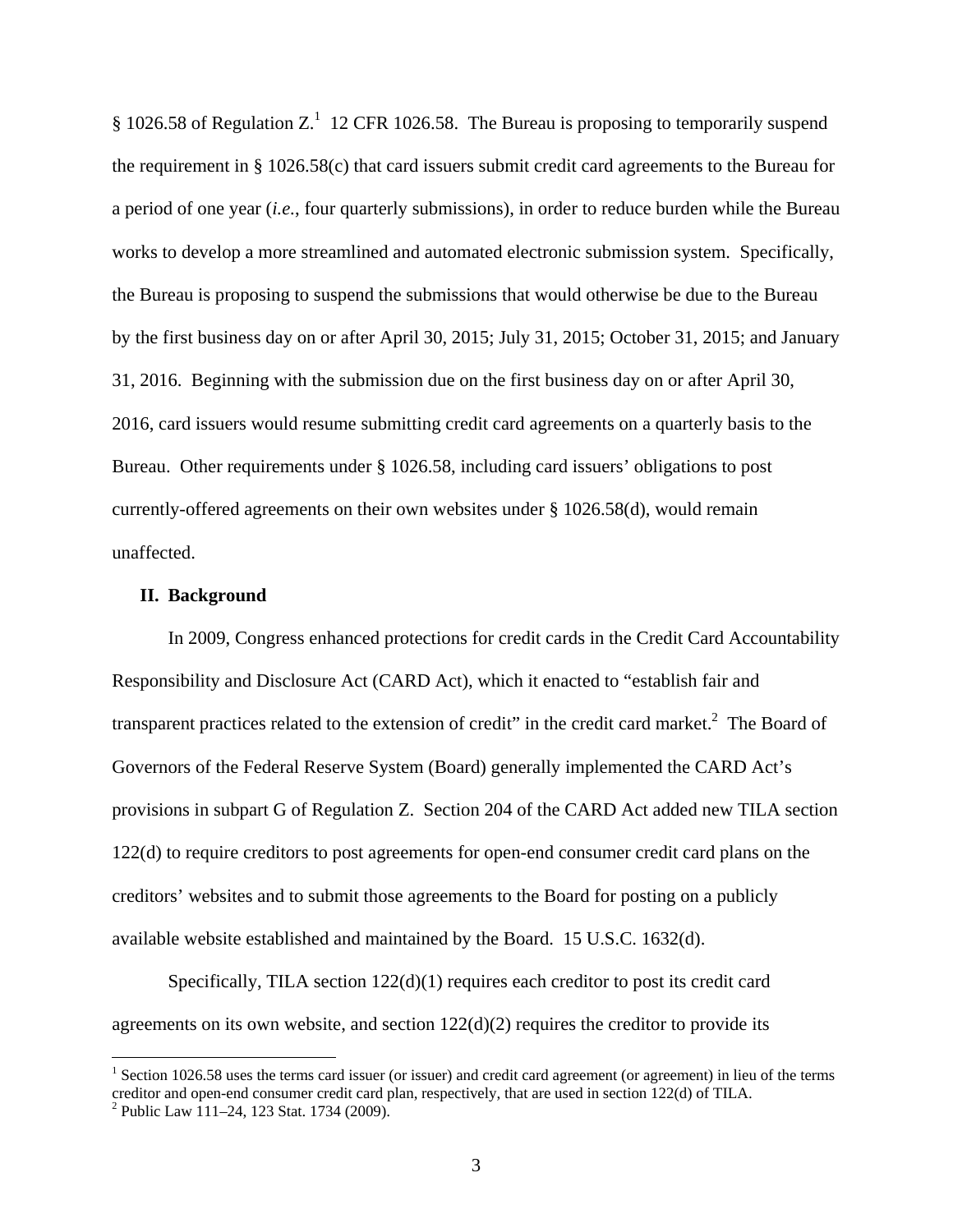agreements to the Bureau (formerly the Board). TILA section  $122(d)(3)$  requires the Bureau (formerly the Board) to establish and maintain on its publicly available website a central repository of the agreements it receives under section 122(d)(2). The Board implemented these provisions in 12 CFR 226.58. With the adoption of the Dodd-Frank Wall Street Reform and Consumer Protection Act (Dodd-Frank Act), authority to implement TILA transferred to the Bureau<sup>3</sup> and the Bureau renumbered this provision in Regulation Z as § 1026.58.<sup>4</sup>

While TILA section 122(d) requires that creditors provide agreements to the Bureau, it does not specify the frequency or timing for these submissions. The implementing regulations in Regulation Z provide that submission of currently-offered agreements must be made quarterly. *See* § 1026.58(c)(1). These quarterly submissions must be sent to the Bureau no later than the first business day on or after January 31, April 30, July 31, and October 31 of each year. The regulation also provides that, except in certain circumstances, card issuers must post and maintain on their publicly available websites the credit card agreements that the issuers are required to submit to the Bureau. *See* § 1026.58(d).

Under the current process, which has been used by the Bureau since its inception, card issuers submit agreements and agreement information to the Bureau manually via email. The Bureau believes this process may be unnecessarily cumbersome for issuers and may make issuers' own internal tracking of previously submitted agreements difficult. In addition, the current process for Bureau staff to manually review, catalog, and upload new or revised agreements to the Bureau's website, and to remove outdated agreements, can extend for several months after the quarterly submission deadline.<sup>5</sup> The Bureau is working to develop a more

 $\overline{a}$ 

<sup>&</sup>lt;sup>3</sup> Public Law 111-203, section 1100A, 124 Stat. 2081 (2010) (codified at 15 U.S.C. 1602 *et seq.*).  $^{4}$  76 EP 70768 (Dec 22, 2011).

<sup>&</sup>lt;sup>4</sup> 76 FR 79768 (Dec. 22, 2011).

<sup>&</sup>lt;sup>5</sup> The Bureau's database of credit card agreements is available at http://www.consumerfinance.gov/creditcards/agreements/.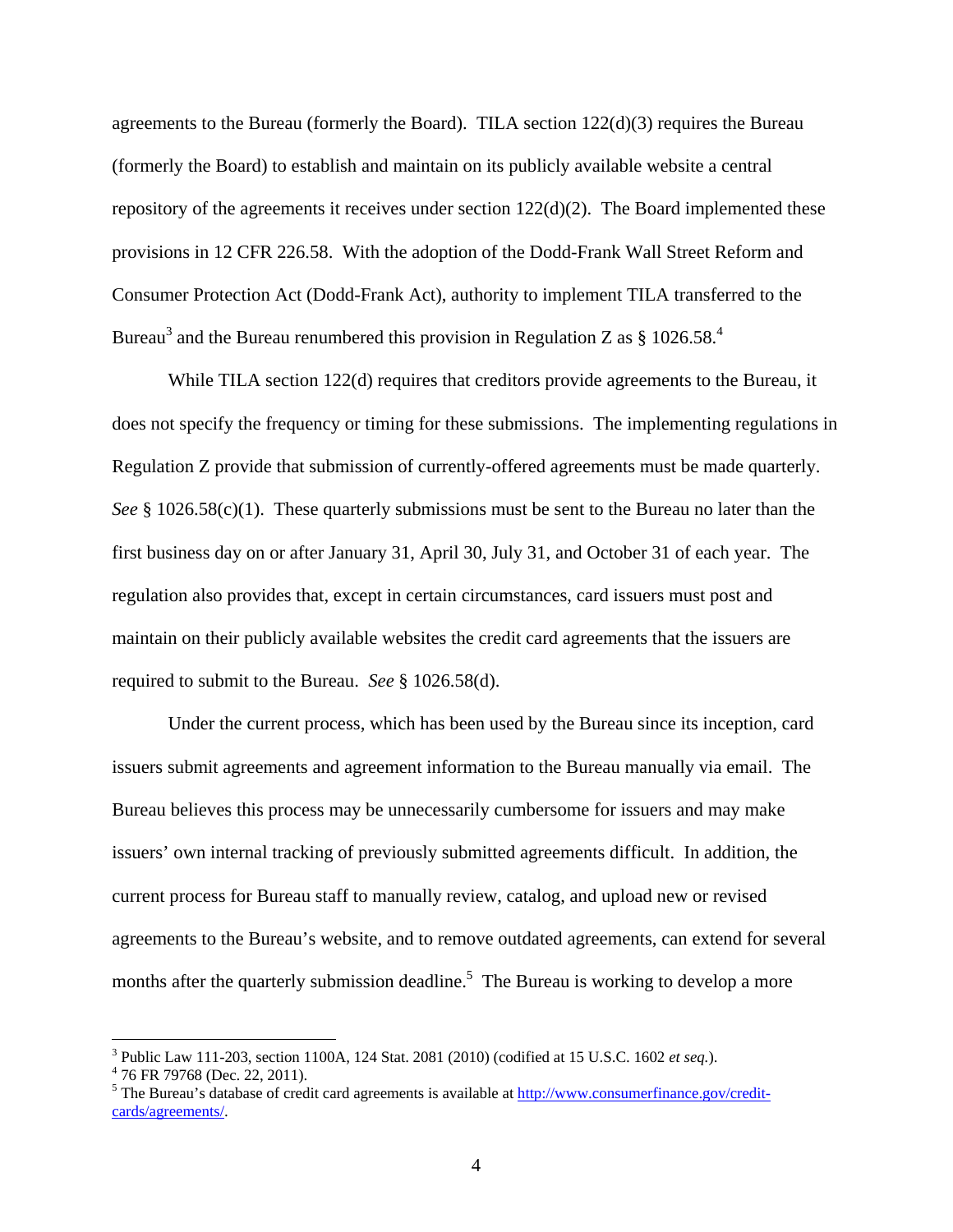streamlined and automated electronic submission system which would allow issuers to upload agreements directly to the Bureau's database. The Bureau intends for its new submission system to be less burdensome and easier for issuers to use. It also intends for the new system to enable faster posting of new and revised agreements on the Bureau's website.

In order to reduce the burden on card issuers of continuing to use manual submission methods while the Bureau works to design, test, and implement a more streamlined and automated electronic submission system, the Bureau is proposing to temporarily suspend issuers' obligations to submit credit card agreements to the Bureau for a period of one year (*i.e.*, four quarterly submissions), as described in more detail in the section-by-section analysis below. Issuers' obligations to post currently-offered agreements on their own websites would be unaffected.

The Bureau recognizes that its proposed temporary suspension of the requirement that card issuers submit credit card agreements to the Bureau would temporarily reduce the access consumers, other external parties, and the Bureau itself would have to a single repository of the agreements that would have been submitted during this one-year period. However, the Bureau believes that this temporary reduction would not impose significant costs on consumers, other external parties, or the Bureau itself for at least two key reasons. First, the Bureau is not proposing to modify the requirement that card issuers post currently-offered agreements on their own websites in a manner that is prominent and readily accessible by the public (§ 1026.58(d)) or that card issuers make all open agreements available on their websites or to cardholders upon request (§ 1026.58(e)).

Second, the Bureau intends to manually compile credit card agreements from certain large card issuers' websites as of approximately September 2015. Given the longstanding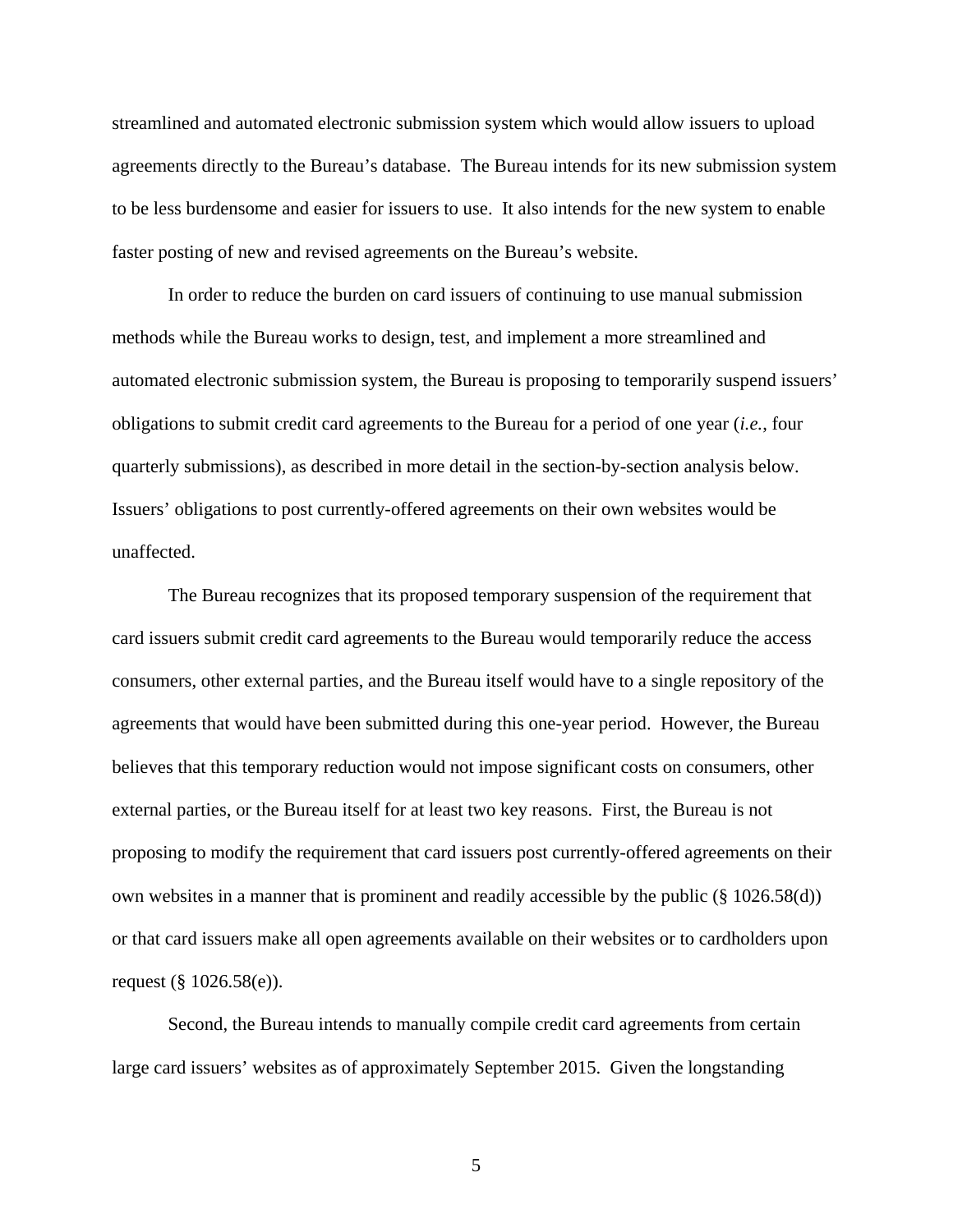concentration in the credit card market, the Bureau believes that uploading agreements obtained from a relatively small number of issuers' websites to the Bureau's own website is sufficient to provide the agreement terms available to the overwhelming majority of credit card consumers in the U.S. as of the mid-point of the proposed suspension period.<sup>6</sup> This will allow consumers to continue to use the Bureau's website to effectively compare agreements offered by various issuers.

Overall, the Bureau anticipates that the marginal costs to consumers and other external parties from interrupted access during the suspension period will be outweighed by the anticipated benefits of increased usability of the agreements and expedited availability of agreements on the Bureau's website after the Bureau implements a more streamlined and automated submission system. The Bureau intends to explore potential functionality for the new system that would improve external parties' ability to use the information efficiently and effectively, such as through improved reporting capabilities. In addition, by streamlining the submission process, the Bureau intends for the new system to also reduce burden on card issuers.

# **III. Legal Authority**

 $\overline{a}$ 

TILA section 105(a) authorizes the Bureau to prescribe regulations to carry out the purposes of TILA. These regulations may contain such classifications, differentiations, or other provisions, and may provide for such adjustments and exceptions for any class of transactions, that in the Bureau's judgment are necessary or proper to effectuate the purposes of TILA, facilitate compliance with TILA, or prevent circumvention or evasion of TILA. TILA section  $122(d)(5)$  authorizes the Bureau to promulgate regulations to implement section  $122(d)$ ,

<sup>6</sup> *See, e.g.*, CFPB, *CARD Act Report,* at 13-14 (Oct. 1, 2013), *available at* http://files.consumerfinance.gov/f/201309\_cfpb\_card-act-report.pdf.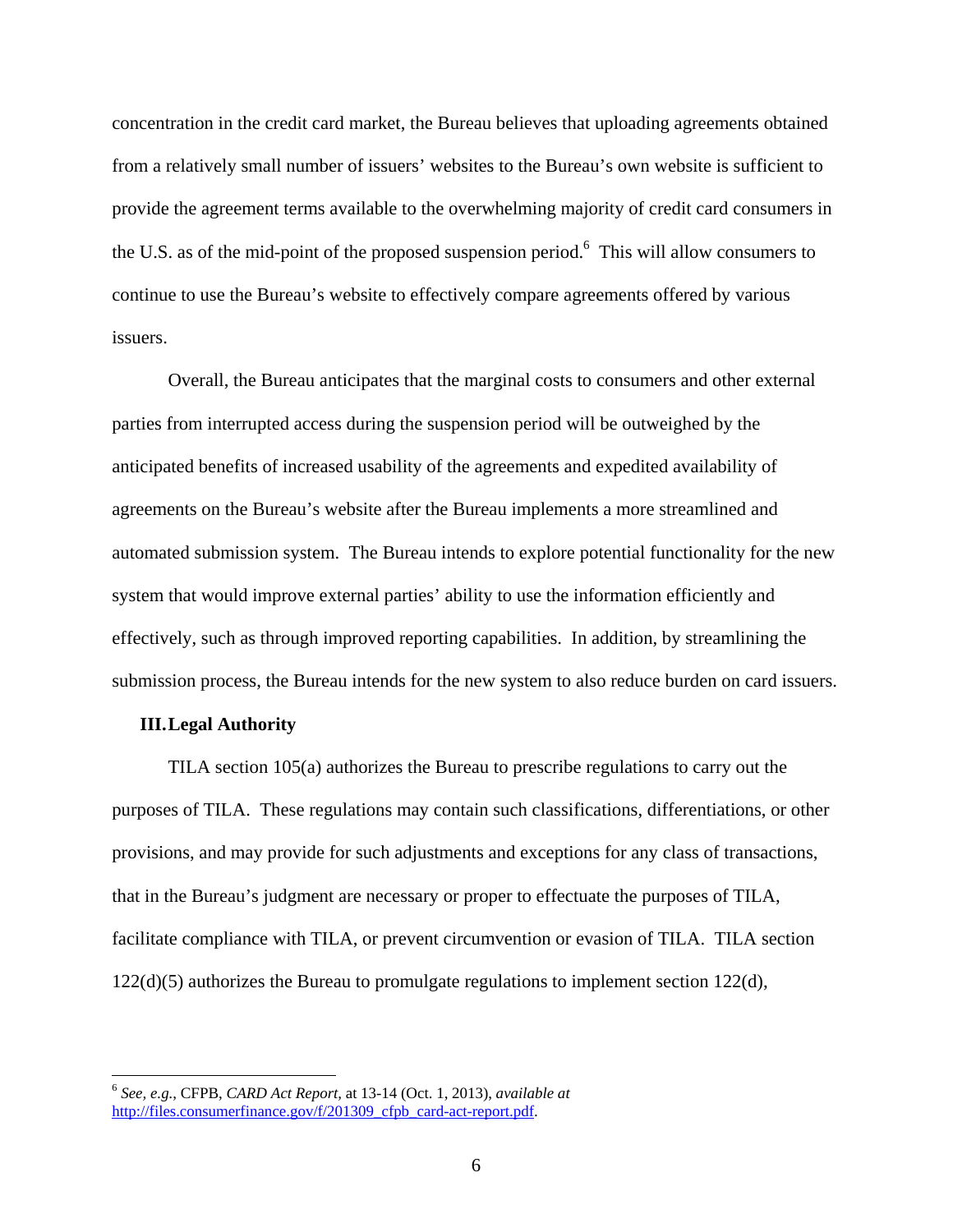including, among other things, establishing exceptions to TILA sections  $122(d)(1)$  and (2) in any case where the administrative burden outweighs the benefits of increased transparency.

The Bureau proposes to exercise its rulemaking authority pursuant to TILA sections 105(a) and 122(d)(5) to, in effect, change the period for creditors' submission of agreements to the Bureau from quarterly to annually, for a period of one year. The Bureau also proposes to exercise its exception authority under TILA sections 105(a) and 122(d)(5) to temporarily suspend the agreement submission requirements in  $\S$  1026.58(c), as it believes the burden to issuers of continuing to submit agreements under the current cumbersome, manual process while the Bureau works to develop a more streamlined and automated electronic submission system outweighs the benefits of transparency to consumers and other external parties of access to those agreements via the Bureau's website during the proposed suspension period. Further, the Bureau believes that a temporary suspension would effectuate the purposes of TILA and facilitate compliance therewith.

# **IV. Section-by-Section Analysis of the Proposed Rule**

*Regulation Z* 

*Subpart G—Special Rules Applicable to Credit Card Accounts and Open-End Credit Offered to College Students* 

*Section 1026.58 Internet Posting of Credit Card Agreements* 

*58(g) Temporary Suspension of Agreement Submission Requirement* 

The Bureau is proposing, in §  $1026.58(g)(1)$ , to temporarily suspend the quarterly credit card agreement submission requirement in § 1026.58(c) for submissions that would otherwise be due to the Bureau by the first business day on or after April 30, 2015; July 31, 2015; October 31, 2015; and January 31, 2016. Proposed comment 58(g)-1 would further clarify this provision.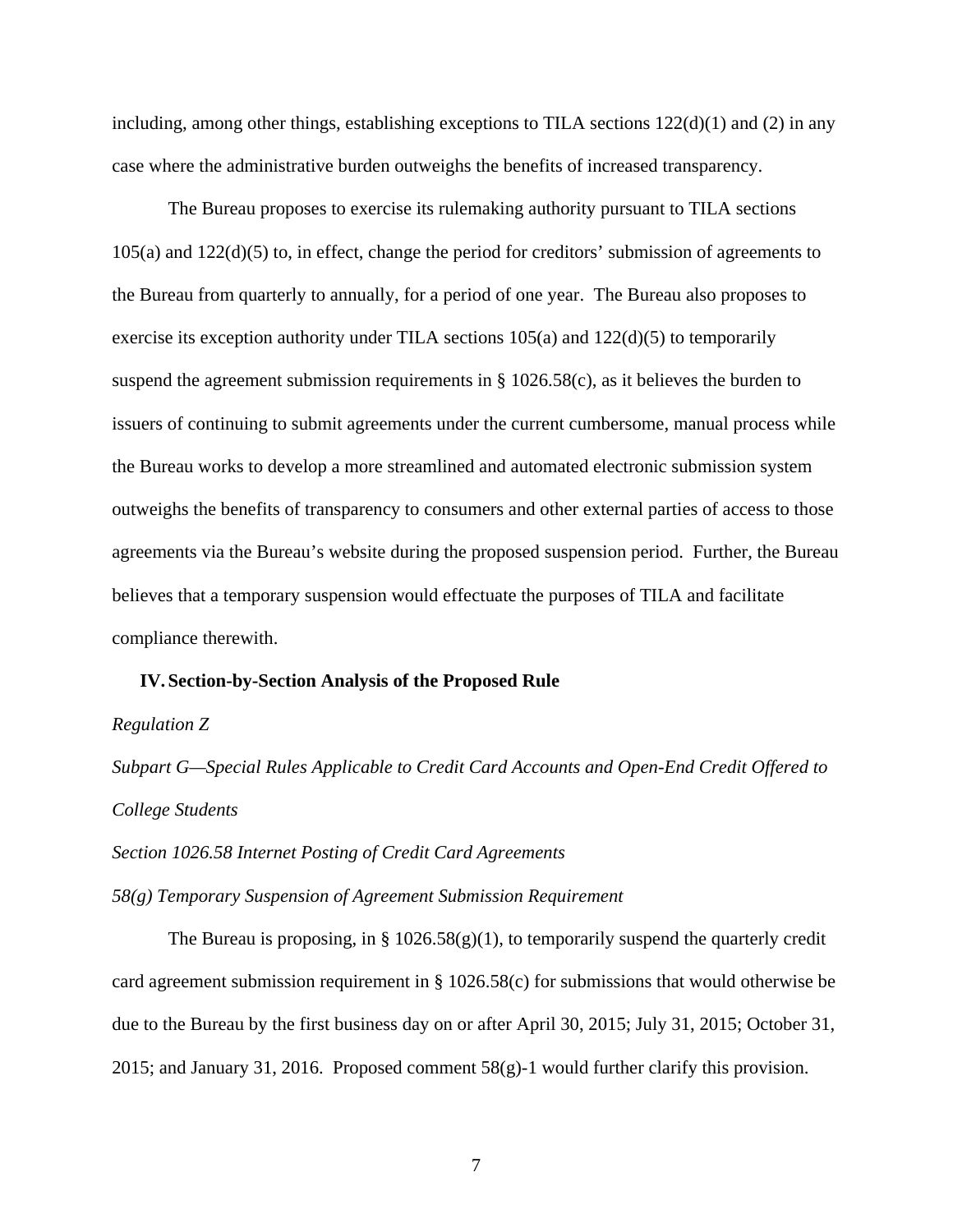Proposed comment 58(g)-2 would explain that, beginning with the submission due on the first business day on or after April 30, 2016, card issuers shall resume submitting credit card agreements on a quarterly basis to the Bureau pursuant to § 1026.58(c). A card issuer shall submit agreements for the prior calendar quarter (that is, the calendar quarter ending March 31, 2016), as required by  $\S 1026.58(c)(1)(ii)$  through (iv) and (c)(3) through (7), to the Bureau no later than the first business day on or after April 30, 2016.

Proposed comment 58(g)-2.i would explain what must be included in the submission due on the first business day on or after April 30, 2016, as required by  $\S 1026.58(c)(1)(i)$  through (iv) and  $(c)(3)$  through (7). Proposed comment 58 $(g)$ -2.ii would explain that, in lieu of providing new and amended agreements, and notice of withdrawn agreements, for the April 30, 2016 submission,  $\S 1026.58(c)(1)$  and comment  $58(c)(1)$ -3 permit a card issuer to submit to the Bureau a complete, updated set of the credit card agreements the card issuer offered to the public as of the calendar quarter ending March 31, 2016.

Section 1026.58(d) requires a card issuer to post and maintain on its publicly available website the credit card agreements that the issuer is required to submit to the Bureau under § 1026.58(c). Proposed § 1026.58(g)(2) would provide that the suspended submission requirement in proposed  $\S 1026.58(g)(1)$  would not affect card issuers' obligations to post agreements on their own websites as required by § 1026.58(d) during the temporary suspension period. Proposed comment  $58(g)-3$  would further explain this provision and provide several examples.

The Bureau solicits comment on its proposal to temporarily suspend the obligation card issuers would otherwise have under § 1026.58(c) to submit credit card agreements to the Bureau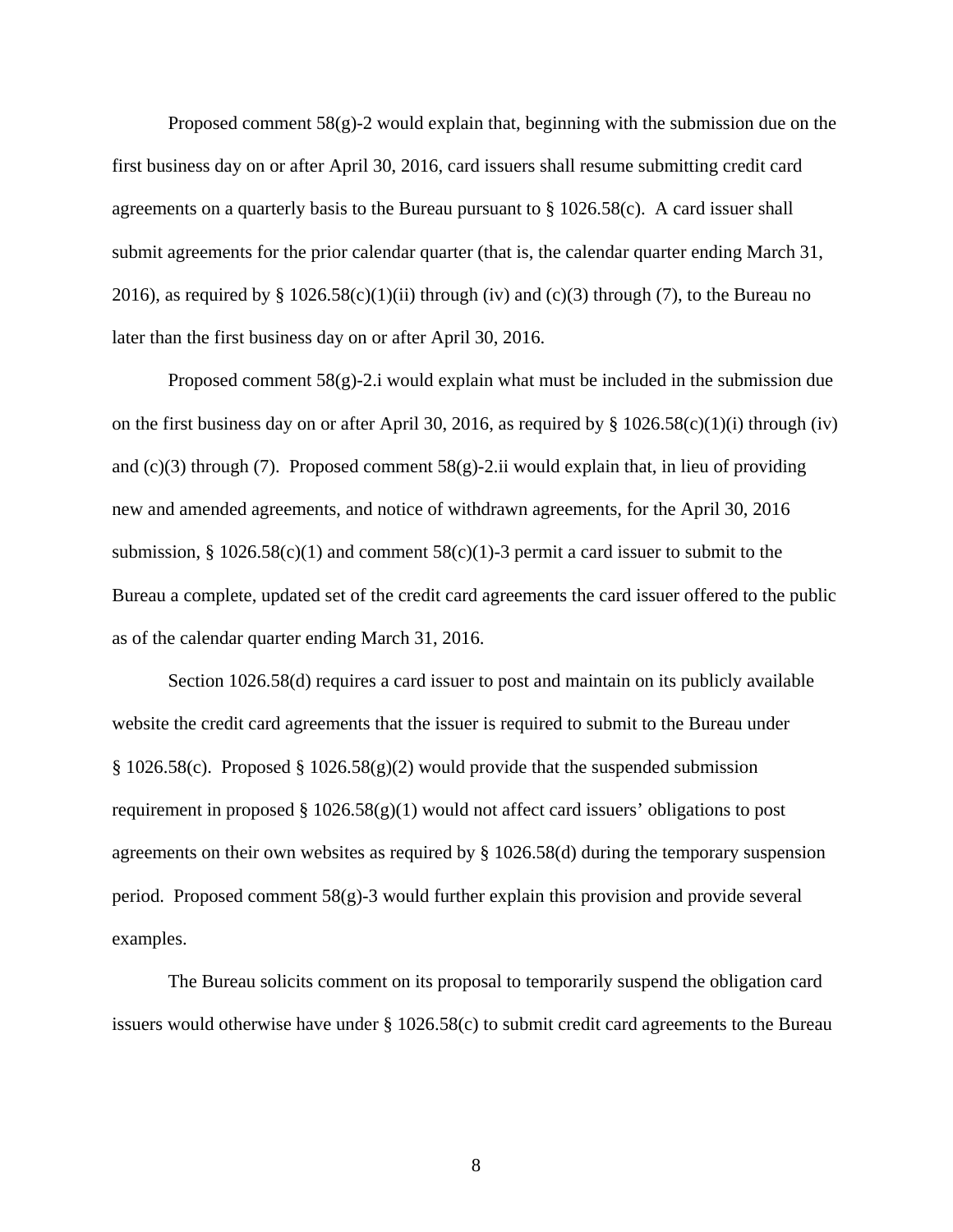for the four quarterly submissions that would otherwise be due to the Bureau by the first business day on or after April 30, 2015; July 31, 2015; October 31, 2015; and January 31, 2016.

For the quarterly submission due on the first business day on or after April 30, 2016, card issuers must follow any technical specifications for submission that the Bureau releases. The Bureau shall provide advance notice to card issuers of such technical specifications. The Bureau is not seeking comment on possible technical specifications for the credit card agreement submission process.

The Bureau notes that annual submission of college credit card agreements and related data pursuant to § 1026.57(d) and the biannual submission of credit card pricing and availability information pursuant to 15 U.S.C. 1646(b) are not affected by this proposal. At present, the Bureau intends to continue using existing systems and processes to receive those submissions, which are less frequent and involve fewer issuers. At the time the Bureau implements a more streamlined and automated electronic system for submission of quarterly credit card agreements, however, the Bureau expects to review that system's potential suitability for other submissions.<sup>7</sup>

# **V. Proposed Effective Date**

 $\overline{a}$ 

The Bureau proposes that the changes proposed herein take effect immediately upon publication of a final rule in the Federal Register. As discussed above, the Bureau is working to develop a more streamlined and automated electronic submission system which would allow card issuers to upload credit card agreements directly to the Bureau's database. The Bureau is

<sup>7</sup> The Bureau proposed a requirement similar to that of § 1026.58 for prepaid accounts. *See* 79 FR 77102, 77191 (Dec. 23, 2014). The Bureau noted that it "expects to provide additional details regarding the electronic submission process in connection with the release of its final rule on this subject. Issuers will have no submission obligations until the Bureau has issued technical specifications addressing the form and manner for submission of agreements. The Bureau intends for the streamlined electronic submission process to be operational before proposed §1005.19(b) becomes effective." *Id.* at 77196. The Bureau intends to explore whether the same streamlined electronic submission process can be used to collect agreements from both card issuers and prepaid account issuers.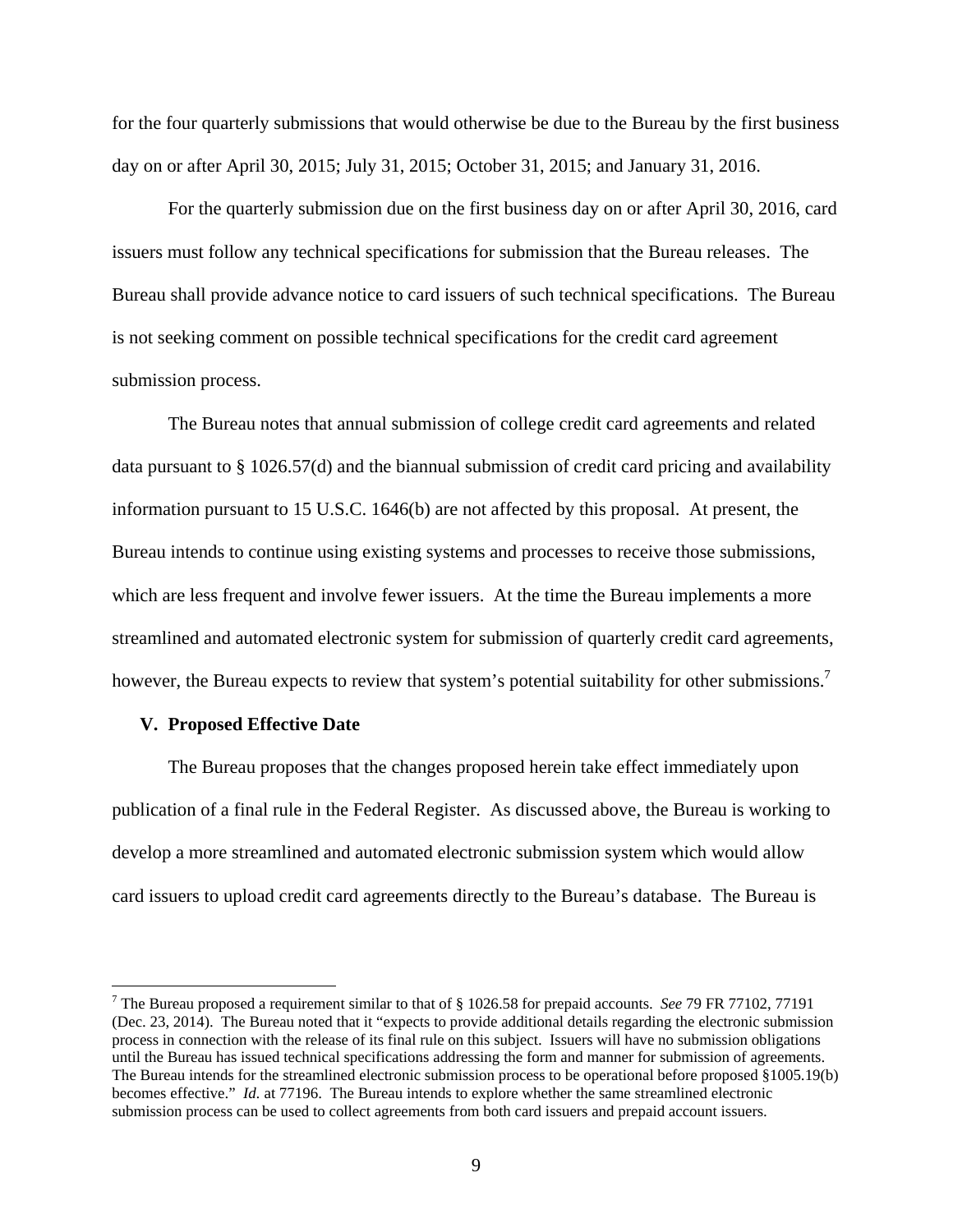proposing an immediate effective date for its temporary suspension of the requirement that card issuers submit credit card agreements to the Bureau.

The Bureau seeks comment on whether its proposed changes should take effect immediately upon publication of a final rule in the Federal Register or if a later effective date is more appropriate.

# **VI. Section 1022(b)(2) of the Dodd-Frank Act**

# *A. Overview*

 $\overline{a}$ 

In developing the proposed rule, the Bureau has considered potential benefits, costs, and impacts.<sup>8</sup> The Bureau requests comment on the preliminary analysis presented below as well as submissions of additional data that could inform the Bureau's analysis of the benefits, costs, and impacts. The Bureau has consulted, or offered to consult with, the prudential regulators, the Department of the Treasury, and the Federal Trade Commission, including regarding consistency with any prudential, market, or systemic objectives administered by such agencies.

Pursuant to TILA section  $122(d)(3)$ , the Bureau maintains on its public website a repository of the consumer credit card agreements that card issuers submit pursuant to § 1026.58(c). The electronic folders in the repository are organized by quarter, back to the third quarter of 2011, reflecting the transfer of authority to implement TILA from the Board to the Bureau pursuant to the Dodd-Frank Act. For each quarter, the repository contains a copy of each agreement, in PDF format, that was available to consumers as of the end of that quarter. The repository also contains, for each quarter, a spreadsheet that provides certain identifying information about each agreement and the issuer thereof.

 $8$  Specifically, section 1022(b)(2)(A) of the Dodd-Frank Act calls for the Bureau to consider the potential benefits and costs of a regulation to consumers and covered persons, including the potential reduction of access by consumers to consumer financial products or services; the impact on depository institutions and credit unions with \$10 billion or less in total assets as described in section 1026 of the Dodd-Frank Act; and the impact on consumers in rural areas.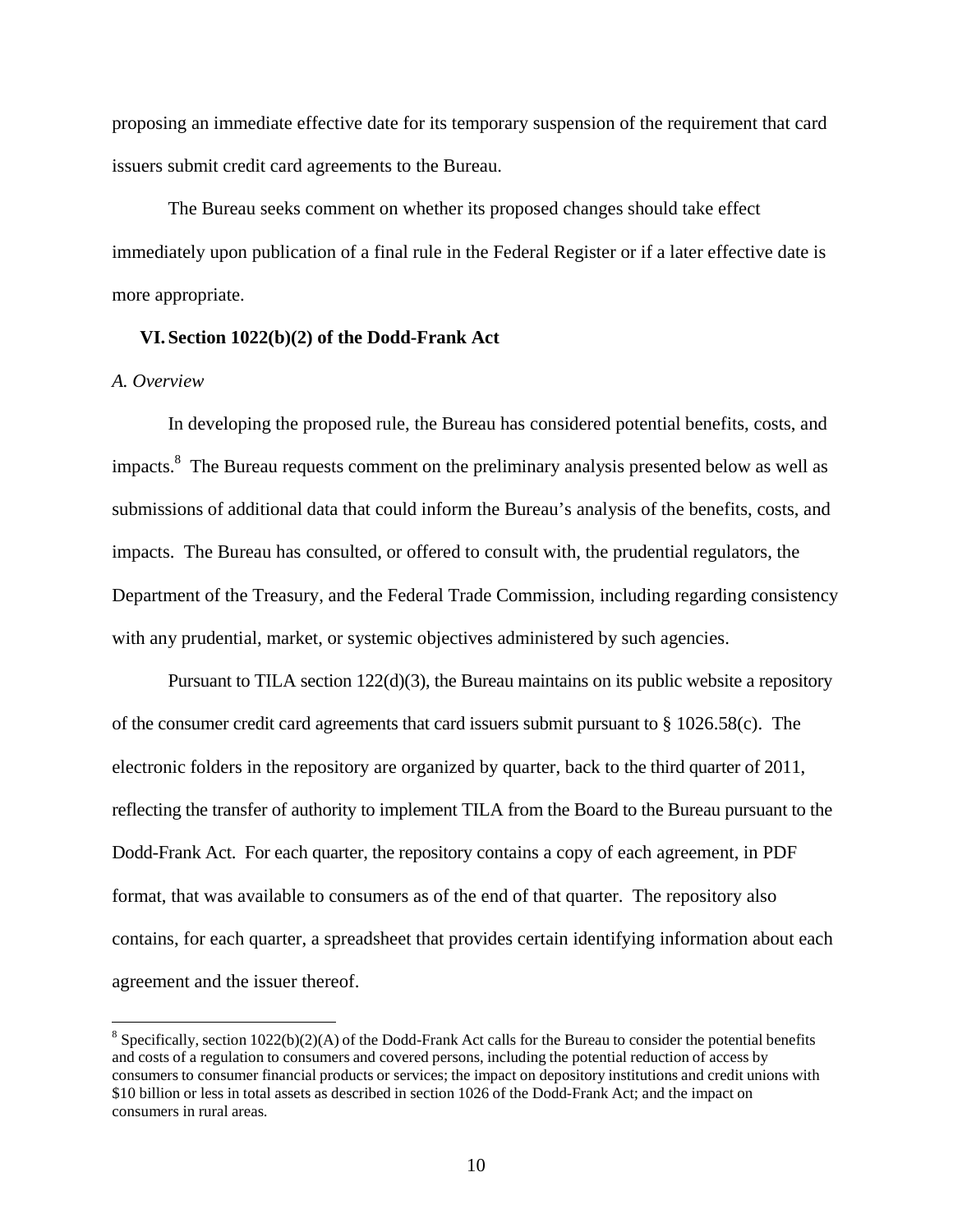Proposed § 1026.58(g) would temporarily suspend the requirement in § 1026.58(c) for card issuers to submit credit card agreements to the Bureau. Under the proposed rule, card issuers would not be required to make quarterly submissions to the Bureau for the submissions that would otherwise be due by the first business day on or after April 30, 2015; July 31, 2015; October 31, 2015; and January 31, 2016. Consequently, the Bureau would not provide these agreements on its website. As discussed previously, however, the Bureau intends to manually compile credit card agreements from certain large card issuer websites as of approximately September 2015 and to post those agreements on its website. Card issuers would resume submitting agreements on a quarterly basis to the Bureau beginning with the submission due by the first business day on or after April 30, 2016. The Bureau is not proposing to modify the requirement that card issuers post currently-offered agreements on their own websites in a manner that is prominent and readily accessible by the public (§ 1026.58(d)) or that card issuers make all open agreements available on their websites or to cardholders upon request  $(\$1026.58(e)).$ 

# *B. Potential Benefits and Costs to Consumers and Covered Persons*

The Bureau is not aware of any significant costs to consumers that might arise from the temporary suspension of the quarterly submission requirement and the absence of these agreements on the Bureau's website. While the Bureau's website can assist consumers in comparing credit card agreements when shopping for a new card, the Bureau believes that most consumers are not likely to use the repository to identify desirable credit cards, in part because they would not know if they qualified for the cards they identified. The Bureau believes that consumers are more likely to identify a number of cards for which they qualify before comparing the terms and conditions for those cards. These terms and conditions will remain readily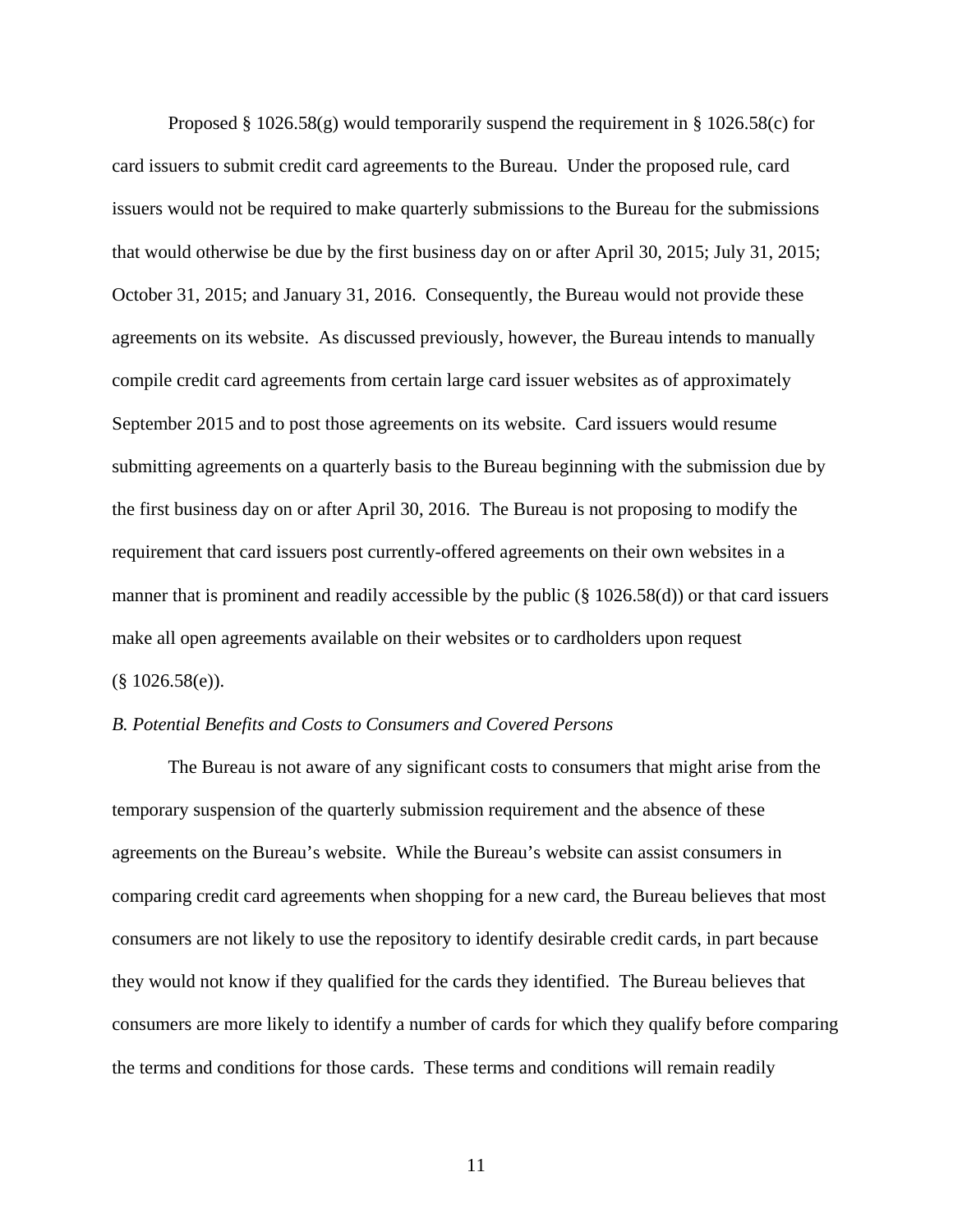available to consumers on the issuers' websites. Similarly, a consumer who wanted to replace a lost agreement would likely find it easier to contact the issuer than to search the repository because the agreement might no longer be available to new cardholders, in which case the consumer would need to search across multiple quarters to find the agreement, and even then might lack confidence that she had found the version of the agreement that applied to her.

On the other hand, the Bureau recognizes that consumers who would qualify for almost any card on the market and who want to learn about the features of a large number of products might find the repository useful. The proposed rule might increase the cost to these consumers of searching for desirable credit cards. The Bureau believes that this cost would be small, however, given that the Bureau is suspending the submission requirement for just four quarters. The Bureau requests comment on this point. Similarly, the Bureau recognizes the possibility that entities may use the information in the repository to develop more competitive products or extract information that they could sell or otherwise provide to consumers or third parties. However, the Bureau believes that this is unlikely given that the agreements, while generally in searchable PDF format, do not contain uniform data or text fields that would provide the same type of information in fixed locations across files. The Bureau requests comment on this point as well.

The Bureau believes that the proposal would provide issuers with a minor but tangible benefit. For the third quarter of 2014, 446 issuers had 1,833 agreements in the Bureau's database. While 169 issuers had just one agreement, the median number of agreements per issuer was two and the average was four. Four issuers had over 50 agreements. In the third quarter alone, 103 issuers submitted 429 agreements; the median and mean were again two and four, respectively. Three issuers submitted over 25 agreements. All issuers would be able to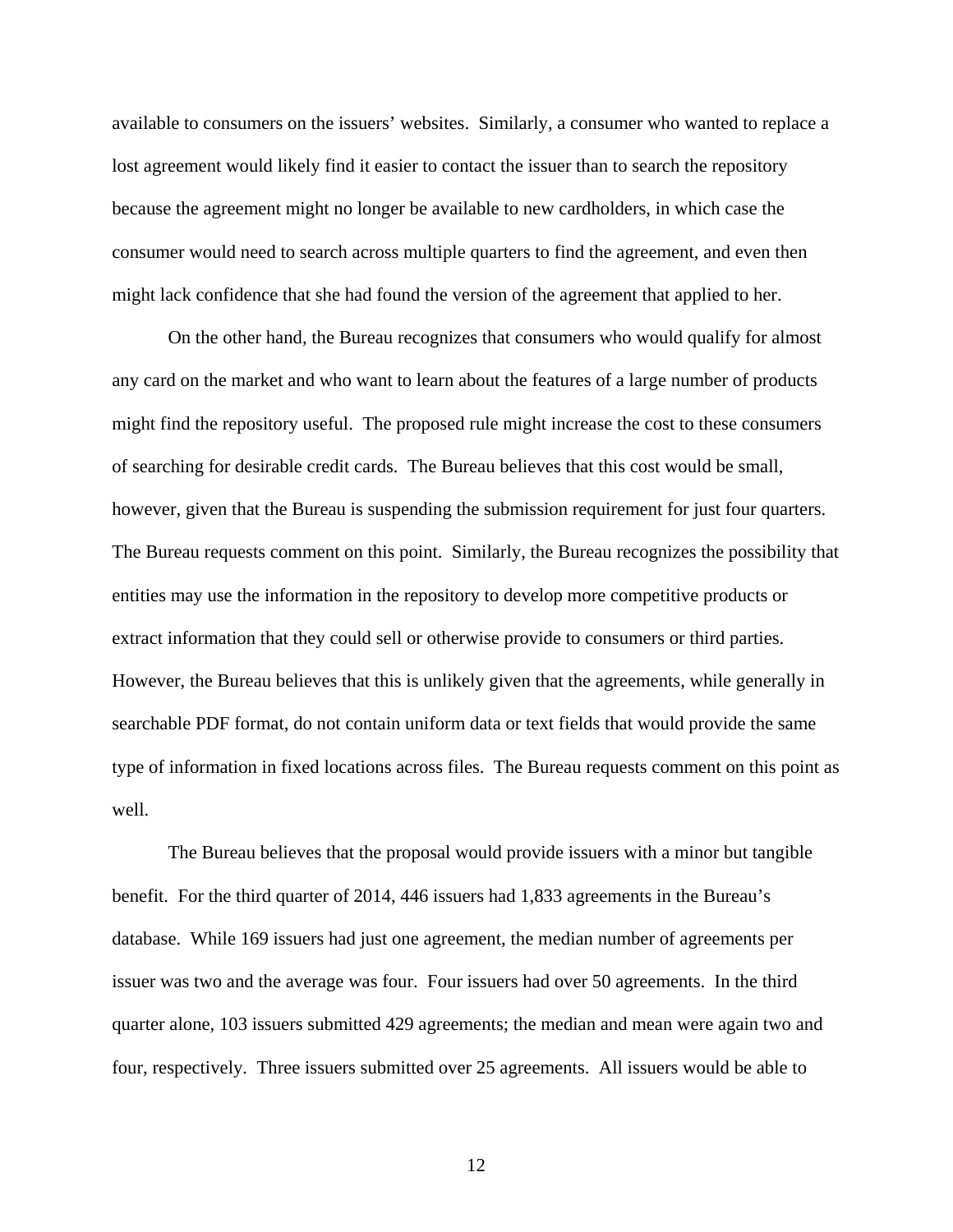suspend their submissions for four quarters, which would remove some compliance burden. The Bureau believes that the burden is small on average, although it may be higher for the entities that provide a large number of agreements.  $9\text{ The Bureau requests comment on this point.}$ 

As noted above, the Bureau recognizes the possibility that entities could use the information in the repository to develop more competitive products or extract information that they could sell or otherwise provide to consumers or third parties. However, as mentioned above, the Bureau believes that this is unlikely given the difficulties in using files in PDF format for this purpose. To the extent that entities are inclined to use the files in the repository to extract information, the Bureau believes that manual collection of the credit card agreements from certain large card issuer websites as of approximately September 2015 and posting those agreements on the Bureau website will mitigate the impact of the proposed rule on these entities.

As an alternative, the Bureau considered coupling the temporary suspension with a requirement to provide the Bureau, after the suspension expired, with the agreements that they would have been required to submit if not for the suspension. Compared to the proposed rule, this alternative would have imposed smaller costs on consumers and provided smaller benefits to issuers. Since the costs to consumers under the proposed rule are small to begin with, the Bureau believes that the proposed rule is superior to the alternative. The Bureau requests comment on this point.

<u>.</u>

 $9^9$  The Bureau notes that card issuers who submit a smaller number of agreements to the Bureau, but that only submit new and amended agreements and notice of withdrawn agreements, may have higher compliance costs than issuers who resubmit each quarter all agreements that are currently available to consumers. Thus, using the number of agreements submitted each quarter does not strictly track compliance cost. However, the Bureau expects that the number of agreements submitted and compliance cost are correlated even for those who submit all available agreements each quarter because they still have to ensure they are not sending agreements that are no longer offered to new customers or are entirely defunct.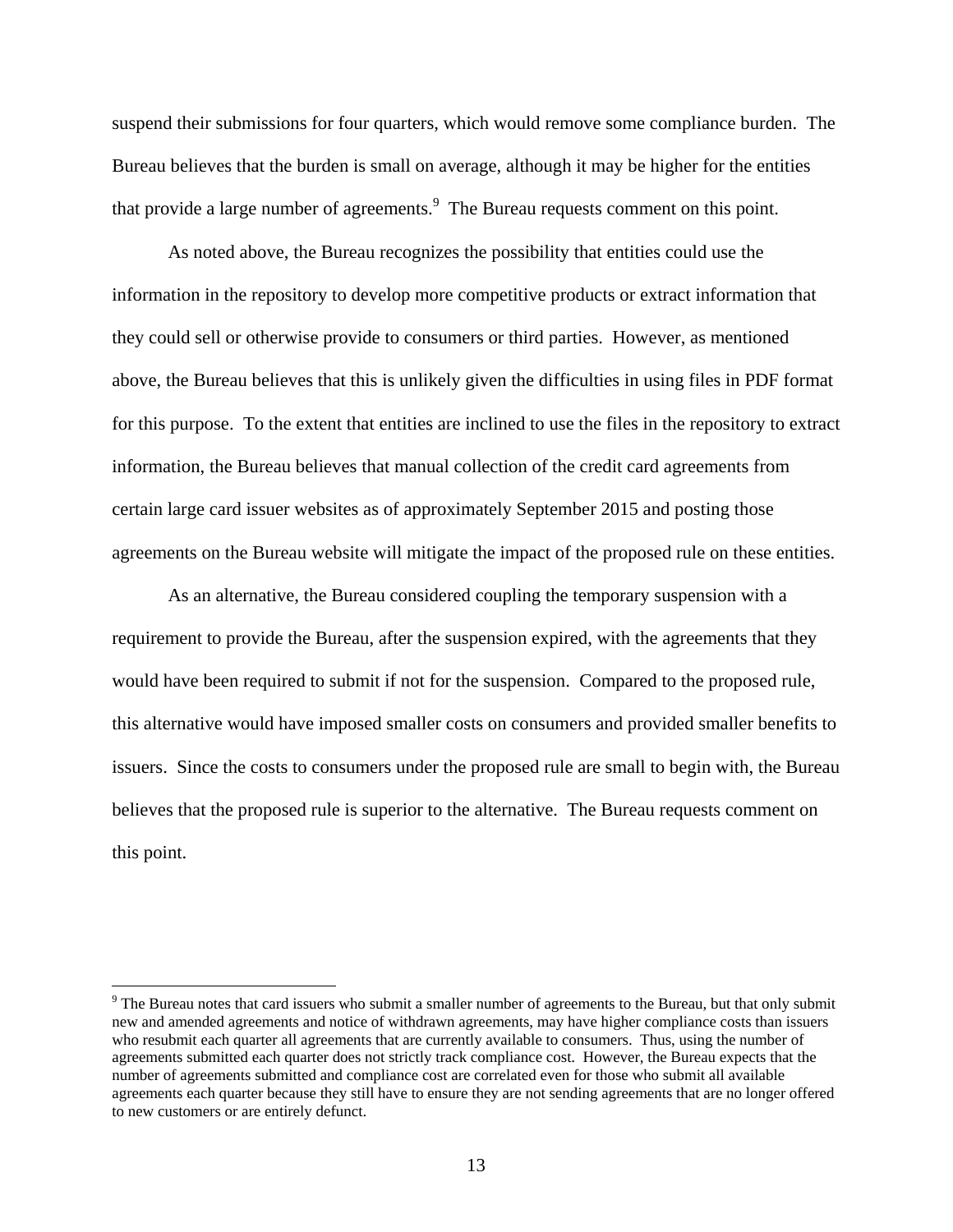# *C. Impact on Covered Persons with No More Than \$10 Billion in Assets*

The majority of banks and credit unions that provide agreements under  $\S 1026.58(c)$  have no more than \$10 billion in assets. Thus, the majority of banks and credit unions that would benefit from the proposed rule have no more than \$10 billion in assets. On the other hand, larger banks and credit unions generally provide the Bureau with more agreements each quarter. Thus, the proposed rule would generally provide larger banks and credit unions with a greater reduction in burden compared to that obtained by banks and credit unions with no more than \$10 billion in assets.

#### *D. Impact on Access to Credit*

The Bureau does not believe that there will be an adverse impact on access to credit, or any other consumer financial products or services, resulting from the proposed rule. The proposed rule imposes no direct requirements on consumer financial products or services or providers of consumer financial products or services or on the eligibility of consumers for consumer financial products or services. As discussed above, the proposed rule imposes at most a minor additional cost on certain consumers searching for a credit card.

As noted above, the Bureau recognizes the possibility that entities could use the information in the repository to develop more competitive products or extract information that they could sell or otherwise provide to consumers or third parties. However, the Bureau believes that this is unlikely given the difficulties in using files in PDF format for this purpose and the fact that the suspension would last for just four quarters. Thus, the proposed rule should not inhibit activities that would improve access to credit such as the development of more competitive credit products or products that would reduce search costs.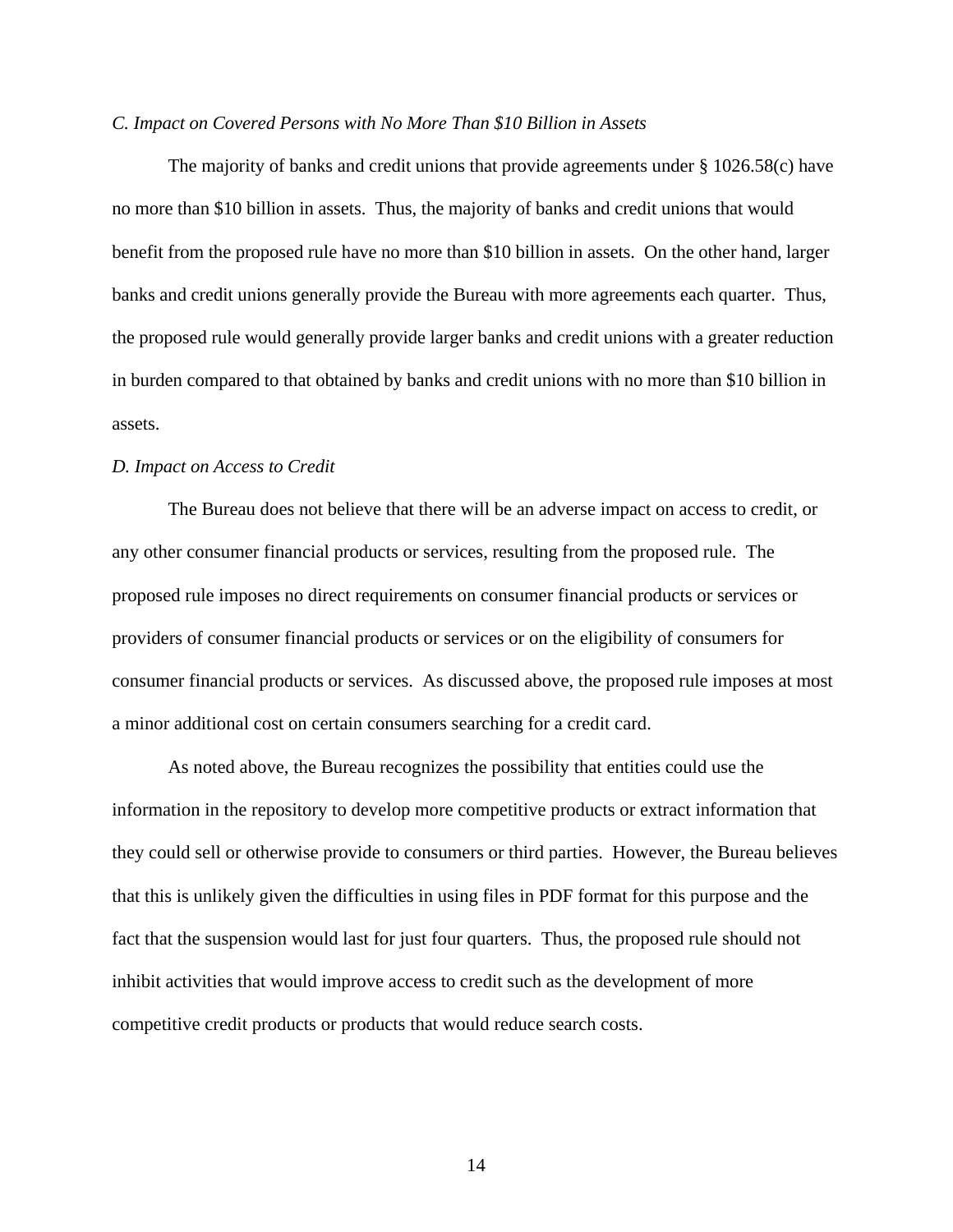#### *E. Impact on Consumers in Rural Areas*

The Bureau does not believe that the proposed rule would have a unique impact on consumers in rural areas.

## **VII. Regulatory Flexibility Analysis**

The Regulatory Flexibility Act (RFA), as amended by the Small Business Regulatory Enforcement Fairness Act of 1996, requires each agency to consider the potential impact of its regulations on small entities, including small businesses, small governmental units, and small nonprofit organizations. The RFA defines a "small business" as a business that meets the size standard developed by the Small Business Administration pursuant to the Small Business Act.

The RFA generally requires an agency to conduct an initial regulatory flexibility analysis (IRFA) and a final regulatory flexibility analysis (FRFA) of any rule subject to notice-andcomment rulemaking requirements, unless the agency certifies that the rule will not have a significant economic impact on a substantial number of small entities. The Bureau also is subject to certain additional procedures under the RFA involving the convening of a panel to consult with small business representatives prior to proposing a rule for which an IRFA is required.

An IRFA is not required here because the proposal, if adopted, would not have a significant economic impact on a substantial number of small entities. The Bureau does not expect the proposal to impose costs on small entities. As discussed above, the Bureau believes that the proposed rule would cause a small reduction in costs on all issuers, including small entity issuers, who would otherwise be required to submit agreements to the Bureau.

Accordingly, the undersigned certifies that this proposal, if adopted, would not have a significant economic impact on a substantial number of small entities.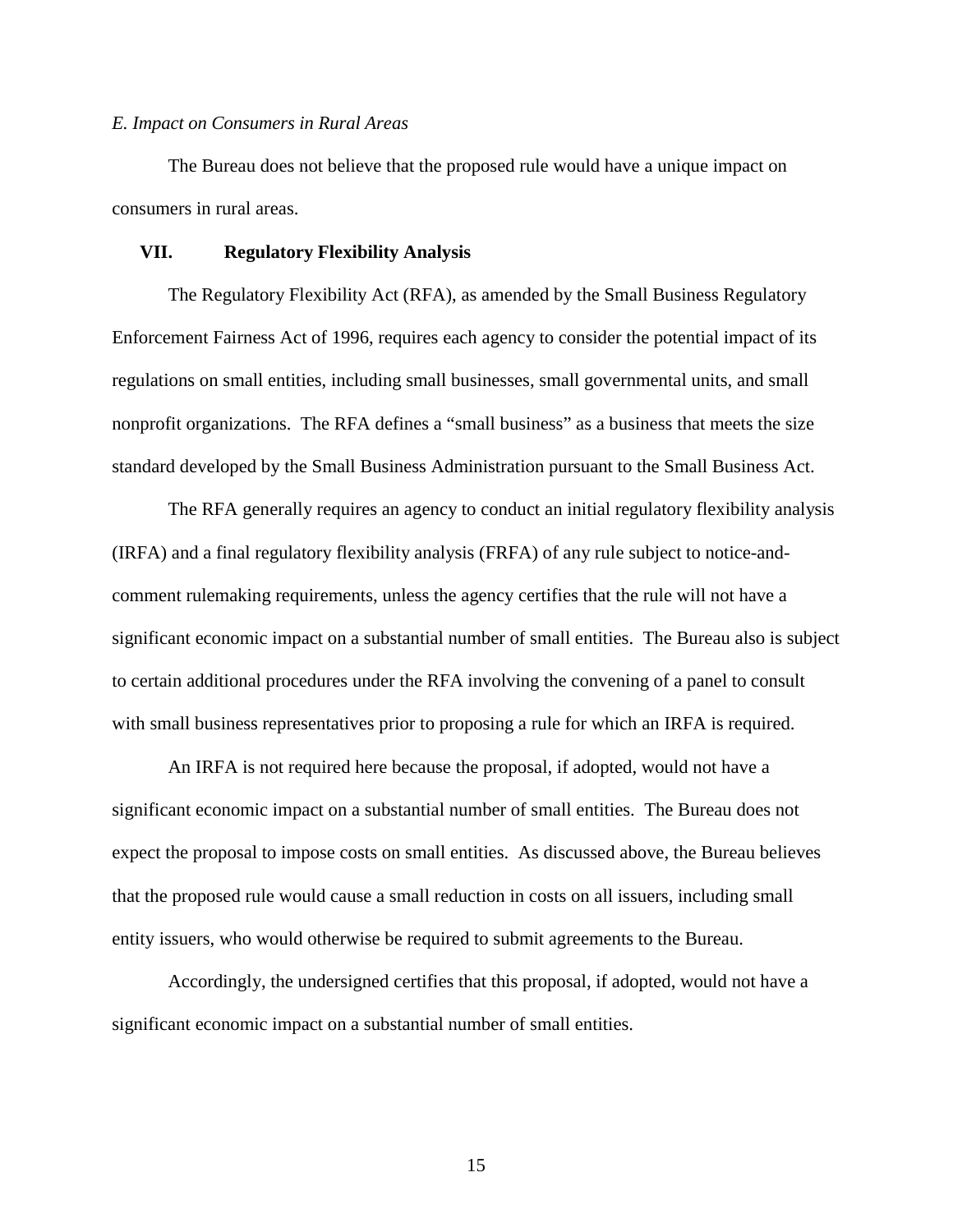# **VIII. Paperwork Reduction Act Analysis**

Under the Paperwork Reduction Act of 1995 (PRA) (44 U.S.C. 3501 *et seq*.), Federal agencies are generally required to seek the Office of Management and Budget (OMB) approval for information collection requirements prior to implementation. Under the PRA, the Bureau may not conduct or sponsor and, notwithstanding any other provision of law, a person is not required to respond to an information collection unless the information collection displays a valid control number assigned by OMB.

The Bureau is currently seeking a new OMB control number for the information collection in § 1026.58(c).<sup>10</sup> The Bureau expects to obtain this control number prior to the first business day on or after April 30, 2016, which is the date on which the information collection in § 1026.58(c) would resume if the proposed rule were finalized.

The Bureau welcomes comments on any aspect of this proposal for purposes of the PRA. Comments should be submitted as outlined in the ADDRESSES section above. All comments will become a matter of public record.

# **List of Subjects in 12 CFR Part 1026**

Advertising, Consumer protection, Credit, Credit unions, Mortgages, National banks, Reporting and recordkeeping requirements, Savings associations, Truth in lending.

## **Authority and Issuance**

 $\overline{a}$ 

For the reasons set forth in the preamble, the Bureau proposes to amend 12 CFR part 1026, as follows:

# **PART 1026—TRUTH IN LENDING (REGULATION Z)**

1. The authority citation for part 1026 continues to read as follows:

<sup>&</sup>lt;sup>10</sup> See 79 FR 62421 (Oct. 17, 2014); 80 FR 8291 (Feb. 17, 2015). The OMB control number would also apply to the information collection in § 1026.57.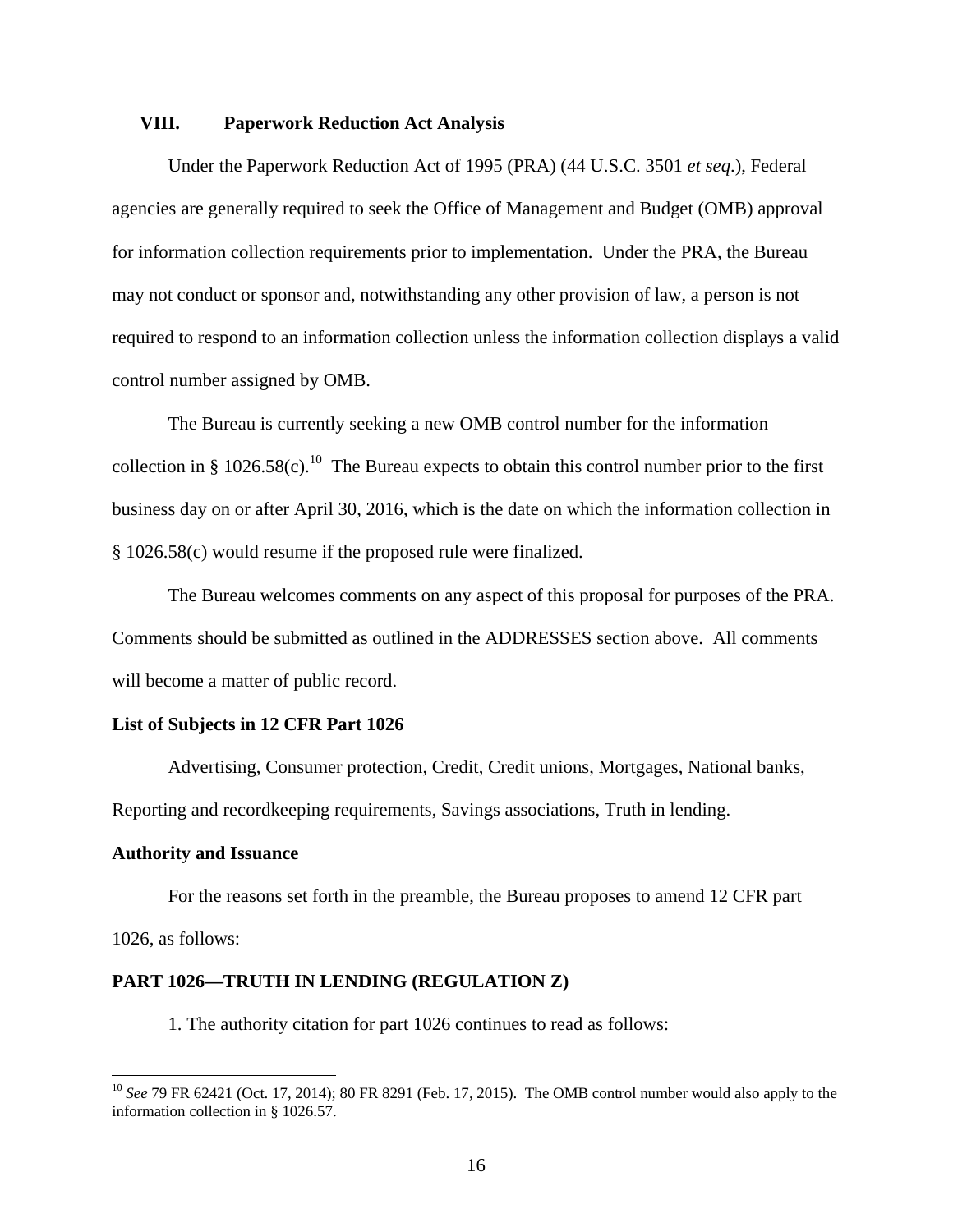**Authority**: 12 U.S.C. 2601, 2603-2605, 2607, 2609, 2617, 5511, 5512, 5532, 5581; 15 U.S.C. 1601 *et seq*.

**Subpart G—Special Rules Applicable to Credit Card Accounts and Open-End Credit Offered to College Students** 

2. Section 1026.58 is amended by adding paragraph (g) to read as follows:

# **§ 1026.58 Internet posting of credit card agreements.**

\* \* \* \* \*

(g) *Temporary suspension of agreement submission requirement*—(1) *Quarterly submissions.* The quarterly submission requirement in paragraph (c) of this section is suspended for the submissions that would otherwise be due to the Bureau by the first business day on or after April 30, 2015; July 31, 2015; October 31, 2015; and January 31, 2016.

(2) *Posting of agreements offered to the public.* Nothing in paragraph (g)(1) of this section shall affect the agreement posting requirements in paragraph (d) of this section.

3. In Supplement I to Part 1026, under *Section 1026.58—Internet Posting of Credit Card Agreements,* add subheading *58(g) Temporary Suspension of Agreement Submission Requirement* to read as follows:

# **Supplement I to Part 1026—Official Interpretations**

\* \* \* \* \*

*Section 1026.58—Internet Posting of Credit Card Agreements* 

\* \* \* \* \*

*58(g) Temporary Suspension of Agreement Submission Requirement* 

1. *Suspended quarterly submission requirement*. Pursuant to § 1026.58(g)(1), card issuers are not required to make quarterly submissions to the Bureau, as otherwise required by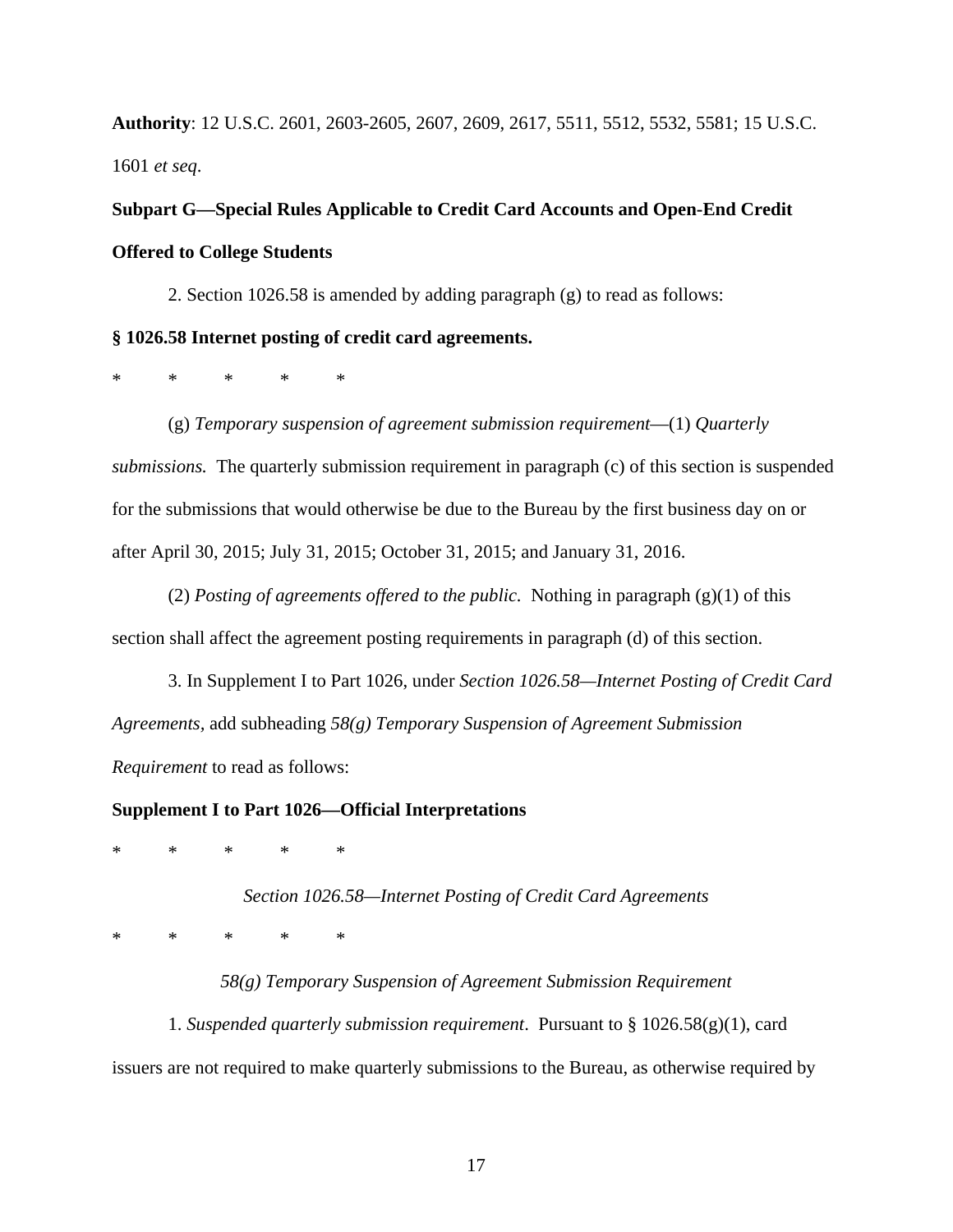§ 1026.58(c), for the submissions that would otherwise be due by the first business day on or after April 30, 2015; July 31, 2015; October 31, 2015; and January 31, 2016. Specifically, a card issuer is not required to submit information about the issuer and its agreements pursuant to  $§ 1026.58(c)(1)(i)$ , new credit card agreements pursuant to  $§ 1026.58(c)(1)(ii)$ , amended agreements pursuant to  $\S 1026.58(c)(1)(iii)$  and (c)(3), or notification of withdrawn agreements pursuant to  $\S 1026.58(c)(1)(iv)$  and (c)(4) through (7) for those four quarters.

2. *Resuming submission of credit card agreements to the Bureau*. Beginning with the submission due on the first business day on or after April 30, 2016, card issuers shall resume submitting credit card agreements on a quarterly basis to the Bureau pursuant to § 1026.58(c). A card issuer shall submit agreements for the prior calendar quarter (that is, the calendar quarter ending March 31, 2016), as specified in § 1026.58(c)(1)(ii) through (iv) and (c)(3) through (7), to the Bureau no later than the first business day on or after April 30, 2016.

i. Specifically, the submission due on the first business day on or after April 30, 2016 shall contain, as applicable:

A. Identifying information about the card issuer and the agreements submitted, including the issuer's name, address, and identifying number (such as an RSSD ID number or tax identification number), pursuant to  $\S 1026.58(c)(1)(i);$ 

B. The credit card agreements that the card issuer offered to the public as of the last business day of the calendar quarter ending March 31, 2016 that the card issuer had not previously submitted to the Bureau as of the first business day on or after January 31, 2015, pursuant to  $\S 1026.58(c)(1)(ii);$ 

C. Any credit card agreement previously submitted to the Bureau that was amended since the last business day of the calendar quarter ending December 31, 2014 and that the card issuer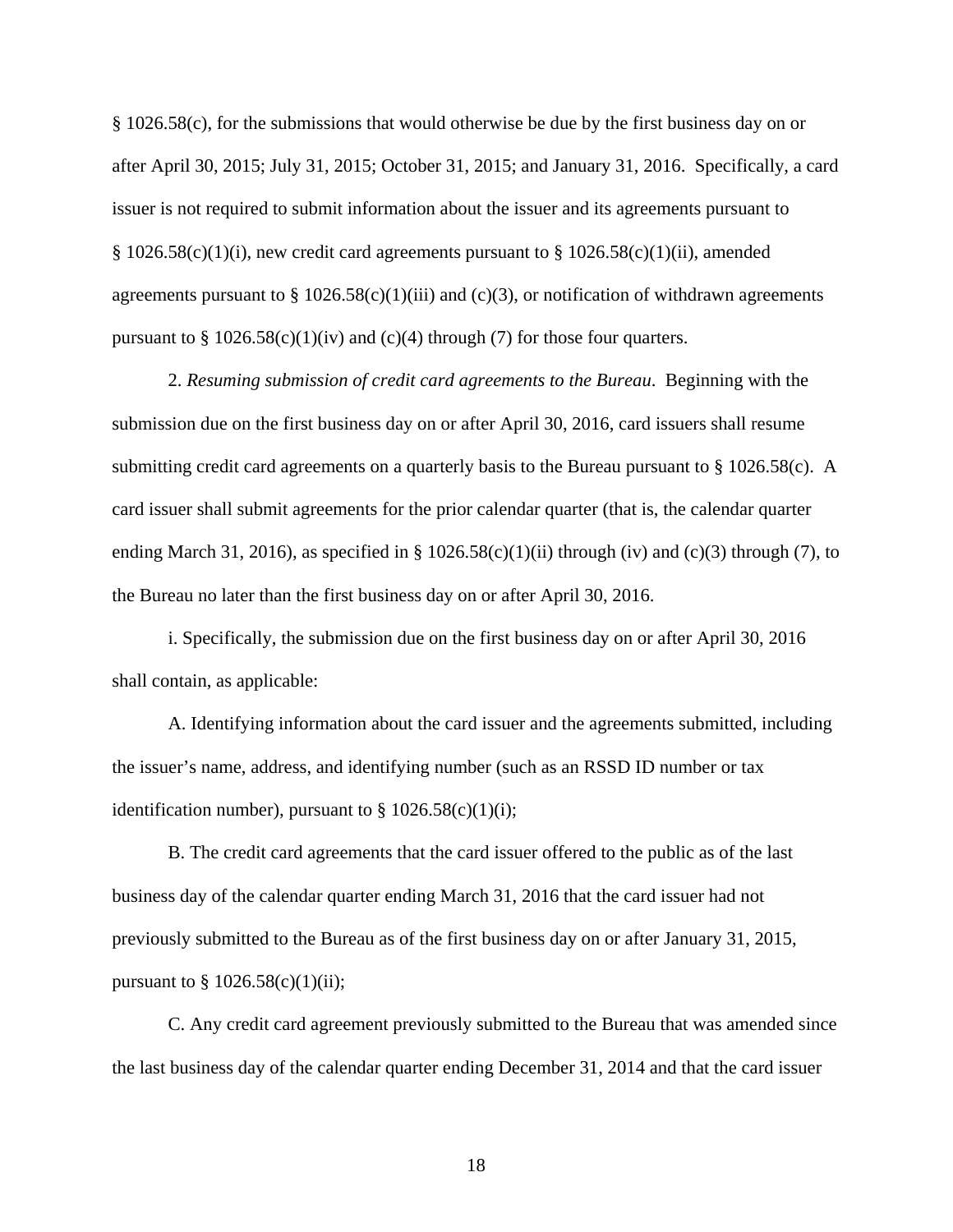offered to the public as of the last business day of the calendar quarter ending March 31, 2016, pursuant to  $\S 1026.58(c)(1)(iii)$  and (c)(3); and

D. Notification regarding any credit card agreement previously submitted to the Bureau that the issuer is withdrawing, pursuant to  $\S 1026.58(c)(1)(iv)$  and (c)(4) through (7).

ii. In lieu of the submission described in comment  $58(g)$ -2.i.B through D, § 1026.58(c)(1) permits a card issuer to submit to the Bureau a complete, updated set of the credit card agreements the card issuer offered to the public as of the calendar quarter ending March 31, 2016. *See* comment 58(c)(1)-3.

3. *Continuing obligation to post agreements on a card issuer's own Web site*. Section 1026.58(d) requires a card issuer to post and maintain on its publicly available Web site the credit card agreements that the issuer is required to submit to the Bureau under § 1026.58(c). Pursuant to § 1026.58(g)(2), during the temporary suspension period set forth in § 1026.58(g)(1), a card issuer shall continue to post its agreements to its own publicly available Web site as required by § 1026.58(d) using the agreements it would have otherwise submitted to the Bureau under § 1026.58(c). For example, for purposes of § 1026.58(d)(4), a card issuer must continue to update the agreements posted on its own Web site at least as frequently as the quarterly schedule required for submission of agreements to the Bureau set forth in  $\S 1026.58(c)(1)$ , notwithstanding the temporary suspension of submission requirements in §  $1026.58(g)(1)$ . Similarly, for purposes of  $\S 1026.58(d)(2)$ , agreements posted by a card issuer on its own Web site must continue to conform to the form and content requirements set forth in  $\S 1026.58(c)(8)$ .

\* \* \* \* \*